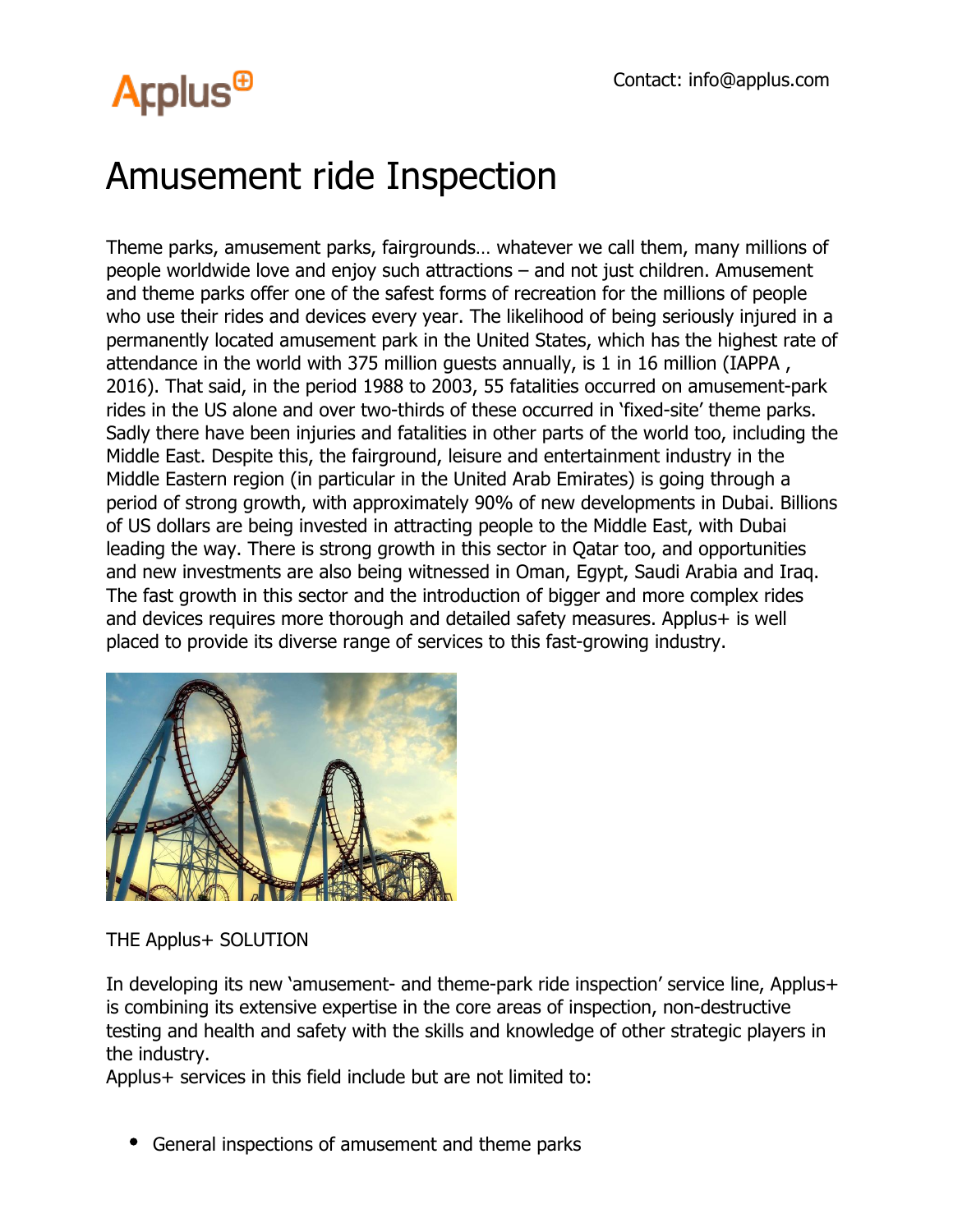# **Arplus<sup>®</sup>**

- Ride and device inspections (basic/thorough)
- Design reviews
- Assessments of conformity to Design
- Initial testing
- Non-destructive testing
- Functional testing of devices
- Training for ride operators and maintenance staff
- Verification of device repairs
- Technical support for clients
- Ride procurement
- Assessment of documentation and procedures
- Assistance in the preparation of NDT and maintenance schedules
- Fire, health, safety and security audits
- Production of safe-operating manuals
- Certification

Applus+ has implemented an integrated approach to amusement and theme-park ride and device inspections by incorporating health and safety services in the inspection of rides and devices. In the Middle East region, we work closely with the Qatar Tourism Authority (QTA), conducting inspections of water parks, amusement and theme parks and mobile fairgrounds, as well as developing inspection procedures and local standards.

#### Target customers

These services are aimed at any and all companies working in the fairground, leisure and entertainment industry around the world with a view to ensuring the health and safety of both their customers and their workers.

#### Key customer benefits

Our inspection services for amusement-park rides and devices support our clients in:

- Evaluating technical and regulatory issues to ensure that the attraction meets all mandatory requirements
- Reducing the potential implications of HSE involvement as enforcement action may lead to prosecution and, even in the best-case scenario, substantial costs
- Gaining peace of mind through the knowledge that their attraction is not a danger to their workforce or to the public
- Identifying potential areas of concern and dealing with them in an organised and effective manner